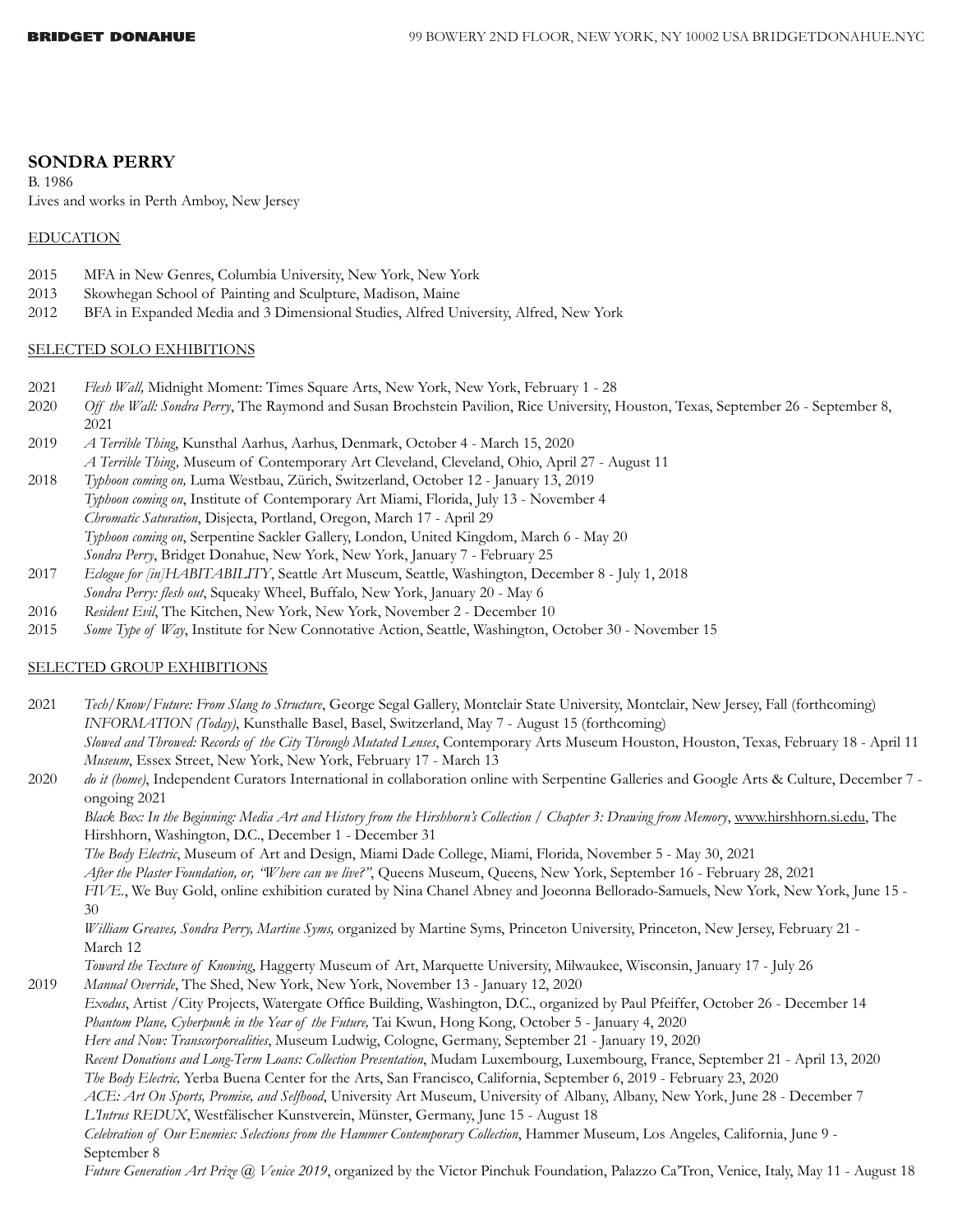*The Body Electric*, Walker Art Center, Minneapolis, Minnesota, March 30 - July 28  *New Order: Art and Technology in the Twenty-First Century*, Museum of Modern Art, New York, New York, March 17 - June 15 *Familiar Machines*, BACKLIT Gallery, Nottingham, United Kingdom, March 9 - May 26 2018 *Signal or Noise / The Photographic II*, S.M.A.K., Museum for Contemporary Art, Gent, Belgium, November 10 - February 10, 2019 *Nam June Paik Award 2018 - International Media Art Prize of the Kunststiftung NRW*, Westfälischer Kunstverein, Münster, Germany, November 10 - February 3, 2019 *A Wild Ass Beyond: ApocalypseRN*, Performance Space 122, New York, New York, October 19 - December 16 *À Cris Ouverts, 6th edition of Les Ateliers de Rennes - Biennale D'art Contemporain*, Rennes, France, September 28 - December 2 *Sick Time, Sleepy Time, Crip Time: Against Capitalism's Temporal Bullying*, The Luminary, Saint Louis, Missouri, September 21 - November 8 *Family Pictures*, Milwaukee Art Museum, Milwaukee, Wisconsin, September 14 - January 20, 2019 *Democracy A-New?,* Pinchuk Art Centre, Kyiv, Ukraine, June 22 - January 6, 2019 *RAGGA NYC*, Mercer Union, Toronto, Canada, June 22 - August 11 *10th Berlin Biennale for Contemporary Art: We Don't Need Another Hero*, Akademie der Künste, Berlin, Germany, June 8 - September 9 *Multiply, Identify, Her*, International Center for Photography, New York, New York, May 24 - September 2 *Scorched Earth*, Current Projects, Miami, Florida, April 27 - June 2 *Sick Time, Sleepy Time, Crip Time: Against Capitalism's Temporal Bullying*, Bemis Center for Contemporary Arts, Omaha, Nebraska, March 22 - June 2 *Family Pictures*, Columbus Museum of Art, Columbus, Ohio, February 16 - May 20 *Art in the Age of the Internet, 1989 to Today*, Institute of Contemporary Art Boston, Boston, Massachusetts, February 7 - May 20 *A Recollection. Predicated*, The Kitchen, New York, New York, January 19 - February 10 2017 *We Just Fit, You and I*, Carpenter Center for the Visual Arts, Cambridge, Massachusetts, October 19 - January 7, 2018 *Trigger: Gender as a Tool and a Weapon*, The New Museum, New York, New York, September 27 - January 21, 2018 *I Taste the Future*, LIAF Biennial (Lofoten International Art Festival), Henningsvaer, Norway, September 1 - October 1 *Myths of the Marble*, Institute of Contemporary Art, Philadelphia, Pennsylvania, April 28 - August 6 *Sick Time, Sleepy Time, Crip Time: Against Capitalism's Temporal Bullying*, Elizabeth Foundation for the Arts Project Space, New York, New York, March 31 - May 13 *Myths of the Marble*, Henie Onstad Kunstsenter, Oslo, Norway, February 3 - April 2 2016 *Disguise: Masks and Global African Art,* Brooklyn Museum, Brooklyn, New York, April 29 - September 18 2015 *A Constellation*, Studio Museum in Harlem, New York, November 12 - March 6, 2016 *Disguise: Masks and Global African Art,* The Fowler Museum at UCLA, Los Angeles, California, October 18 - March 13, 2016 *Greater New York*, MoMA PS1, Long Island City, New York, October 11 - March 7, 2016 *Disguise: Masks and Global African Art*, Seattle Art Museum, Seattle, Washington, June 18 - September 7 *a curious blindness*, Miriam & Ira D. Wallach Art Gallery at Columbia University, New York, New York, April 22 - June 13 *Born Into This*, Leroy Neiman Gallery at Columbia University, New York, New York, January 20 - February 19 2014 *Pandora's Children*, Clough-Hanson Gallery at Rhodes College, Memphis, Tennessee, October 10 - December 6 *Of Present Bodies*, Arlington Arts Center, Arlington, Virginia *RE: Purpose*, presented by MoCADA, FiveMyles, Brooklyn New York, April 12 - May 4 *Columbia MFA First Year Exhibition*, Miriam & Ira D. Wallach Art Gallery at Columbia University, New York New York, March 28 - April 12 *Networking Tips for Shy People*, 200 Livingston St., Brooklyn, New York, February 15 2013 *Global Fold: 43° Latitude*, School of New Media of Jilin University, Changchun, China, December 10 - 17 *Exile*, El Rincon Social, Houston Texas *Congregation*, 106 Green, Brooklyn, New York, November 2 - December 1 *S'Long As It's Yours*, Gallery Aferro, Newark, New Jersey, February 23 - May 31 2012 *Young, Gifted, & Black: Transforming Visual Media*, The Camera Club of New York, New York, November 8 - December 15 2011 *Art. Science. Body*, The Stoop Gallery, Brooklyn, New York 2010 *VIDEOPA*, La Pan Art Gallery, Berlin Germany *Profile 2010: School of Art and Design at Alfred University*, The Gem Hotel, New York, New York, June 9 *We Do What We Want Part II: Hot Video*, Robert C. Turner Gallery at Alfred University, Alfred, New York *BFA Thesis Exhibition*, Davis Gym, Alfred University, Alfred New York *The Hoang and Perry Show*, Robert C. Turner Gallery at Alfred University, Alfred, New York 2009 *Shook Ones Part I*, John Woods Studio, Alfred, New York 2009 *We Do What We Want!*, Harder Hall Lobby, Alfred, New York PERFORMANCES

2015 Sondra Perry & Associate<sup>TM</sup> Make Pancakes and Shame the Devil, The Artist's Institute, New York, New York, May 16 Peg for the evening length sound art program "AMPLITUDE", Columbia University School of the Arts, Pioneer Works, Brooklyn, New York, April 15 - 30

2014 *New Theories on Anti-gravity*, Bottle Rocket Gallery, Fayetteville, Arkansas *Sondra Perry & Associates…* for the exhibition "RE: purpose", FiveMyles (presented by MoCADA), Brooklyn, New York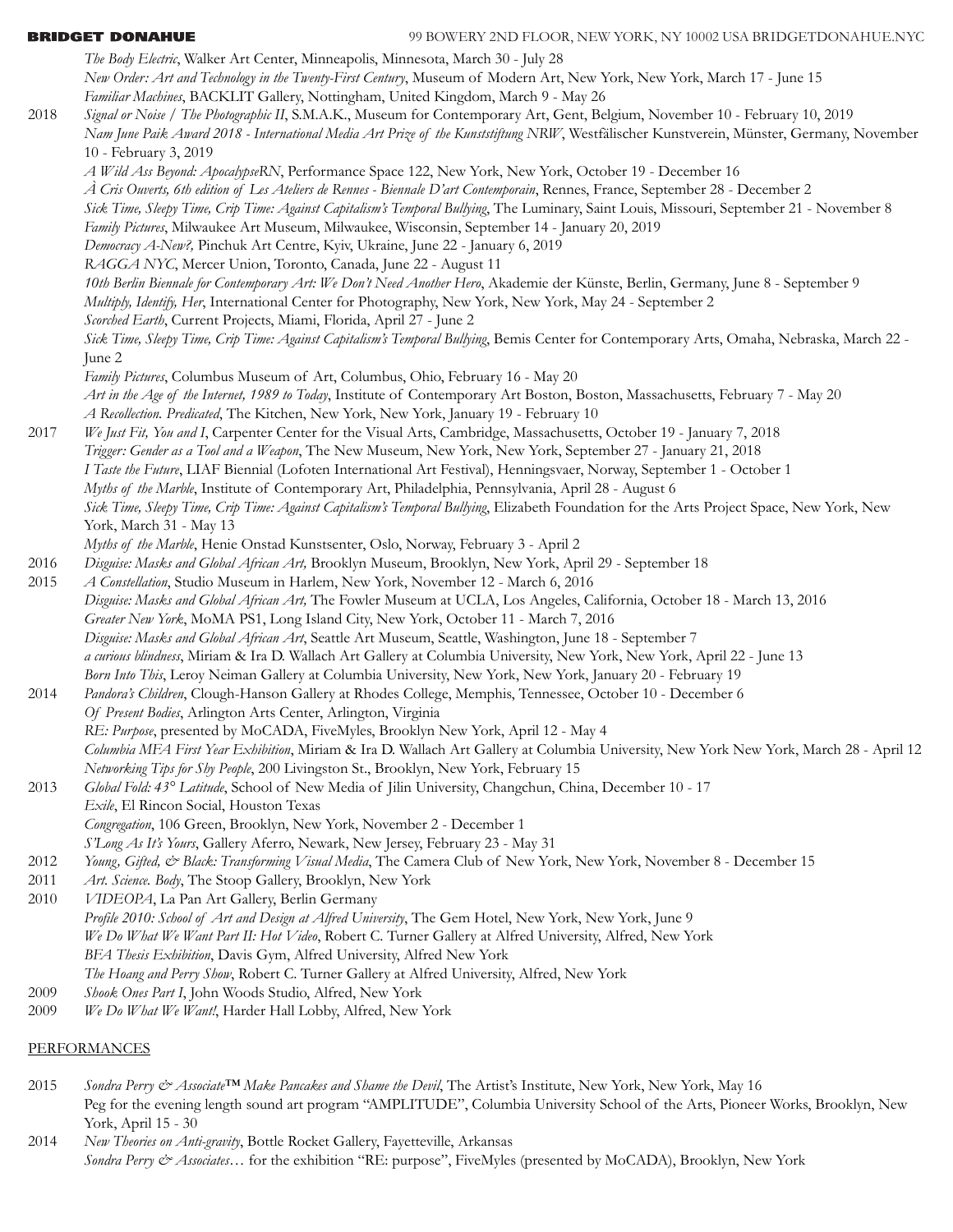- 2012 *Homecoming*, Girl/Boy Gallery at Ox-Bow, Saugatuck, Michigan
- 2010 *Self Portraits as Consumable Objects* for the exhibition "The Hoang and Perry Show", Robert C. Turner Gallery at Alfred University, Alfred New York

### SCREENINGS

- 2020 *Sondra Perry: IT'S IN THE GAME '17 or Mirror Gag for Vitrine and Projection*, Hammer Museum, online screening followed by a conversation with Sondra Perry and Connie Butler, June 30
- 2019 Now Instant, Los Angeles, California, September 21
- 2018 *Serpentine Cinema: Sondra Perry and Cauleen Smith*, Serpentine Sackler Gallery, London, United Kingdom, May 11
- 2017 *Hypervisibilities with Sondra Perry*, organized through the Vera List Center for Art and Politics, The New School, screenings and conversation at UnionDocs and Theresa Lang Community and Student Center, Brooklyn and New York, New York, October 6 - 7
- 2016 *Sondra Perry, netherrrrrrrrrrrrrrrrrrrrrrrrrrrr 1.0.2*, screening online in *Open Window*, The Museum of Contemporary Art, Los Angeles, California, June 10 - 17

*In Conversation | Sondra Perry, Andrew Ross and Mendi + Keith Obadike,* The Studio Museum of Harlem, New York New York, January 7

- 2010 *WAS HERE*, Hudson Beach Glass, Philadelphia, Pennsylvania *Video Art and Experimental Film Festival*, Tribeca Cinemas, New York NY *Loop Barcelona Media Arts Festival*, Barcelona Spain *The Media Lab*, The Central Academy of Fine Arts, Beijing, China *Lu Xun Academy of Fine Arts Museum*, Shenyang, China
- 2009 *Les chiens sur La Lune (Dogs on the Moon)*, Les Voutes, Paris, France

# **RESIDENCIES**

- 2015 Core Fellow at Houston Museum of Fine Arts, Houston, Texas, 2015 2016 RECESS Art, Sessions Residency, New York, New York
- 2013 Institute for Electronic Arts (with fellowship), Alfred, New York
- 2012 Oxbow Fall Artist-in-Residency (with fellowship), Saugatuck, Michigan
- 2011 Vermont Studio Center (with fellowship), Johnson, Vermont Experimental Television Center, Oswego, New York

## **AWARDS**

- 2021 The John S. And James L. Knight Foundation, Knight Arts + Tech Fellowship
- 2020 The Digital Earth Fellowship 2020-2021
- 2018 Nam June Paik Award, Münster, Germany
- Toby's Prize, Museum of Contemporary Art Cleveland, Ohio
- 2017 Gwendolyn Knight and Jacob Lawrence Award Prize, Seattle Art Museum, Seattle, Washington
- 2013 Worldstudio AIGA Scholarship, New York, New York Skowhegan School of Painting and Sculpture Scholarship, Madison, Maine Visual Arts Scholarship, Columbia University, New York
- 2010 Senior Award for outstanding BFA Thesis Exhibition, Alfred University, Alfred, New York
- 2007 Marlin Miller Tuition Portfolio Scholarship, Alfred University, Alfred, New York

# LECTURES / CONFERENCES / SYMPOSIUMS

- 2021 *Mirror with a Memory*, podcast series, Episode 2 "(In)Visibility", within The Hillman Photography Initiative, Carnegie Museum of Art, Pittsburgh, Pennsylvania, February 1
- 2020 "Dara Birnbaum and Sondra Perry in Conversation", The Kitchen, New York, New York, February 15
- 2018 "Typhoon Coming On", in conversation with Hand Ulrich Obrist, Luma Westbau, Zurich, Switzerland, December 15 *Myths of the Marble Publication Launch*, in conversation with Jacolby Satterwhite, Alex Klein, and Mark Owens, Bridget Donahue Gallery in conjunction with The Institute of Contemporary Art Philadelphia, New York, New York February 25
- 2017 Talk with Kim Drew and David Kenny, Brooklyn Museum, Brooklyn, New York, November 19
- 2016 Conference organizer, *What Now 2016: On Future Identities*, Vera List Center for Art and Politics, The New School, May 20 21 Panelist, *Prefigurative Politics on the Eve of the U.S. Presidential Election*, Vera Center for Art and Politics, The New School, November 7 *In Conversation: Sondra Perry, Andrew Ross and Mendi + Keith Obadike*, Studio Museum in Harlem, New York, January 7
- 2015 Panelist, *Black Artists on Social Media*, Brooklyn Museum, Brooklyn, New York
- 2014 Guest lecturer for the course, *History, Theory, and Practice of the Image*, School of the Visual Arts, New York, New York Visiting Artist, Hampshire College, Amherst, Massachusetts Artist talk with screening, Backspace Gallery, Fayetteville, Arkansas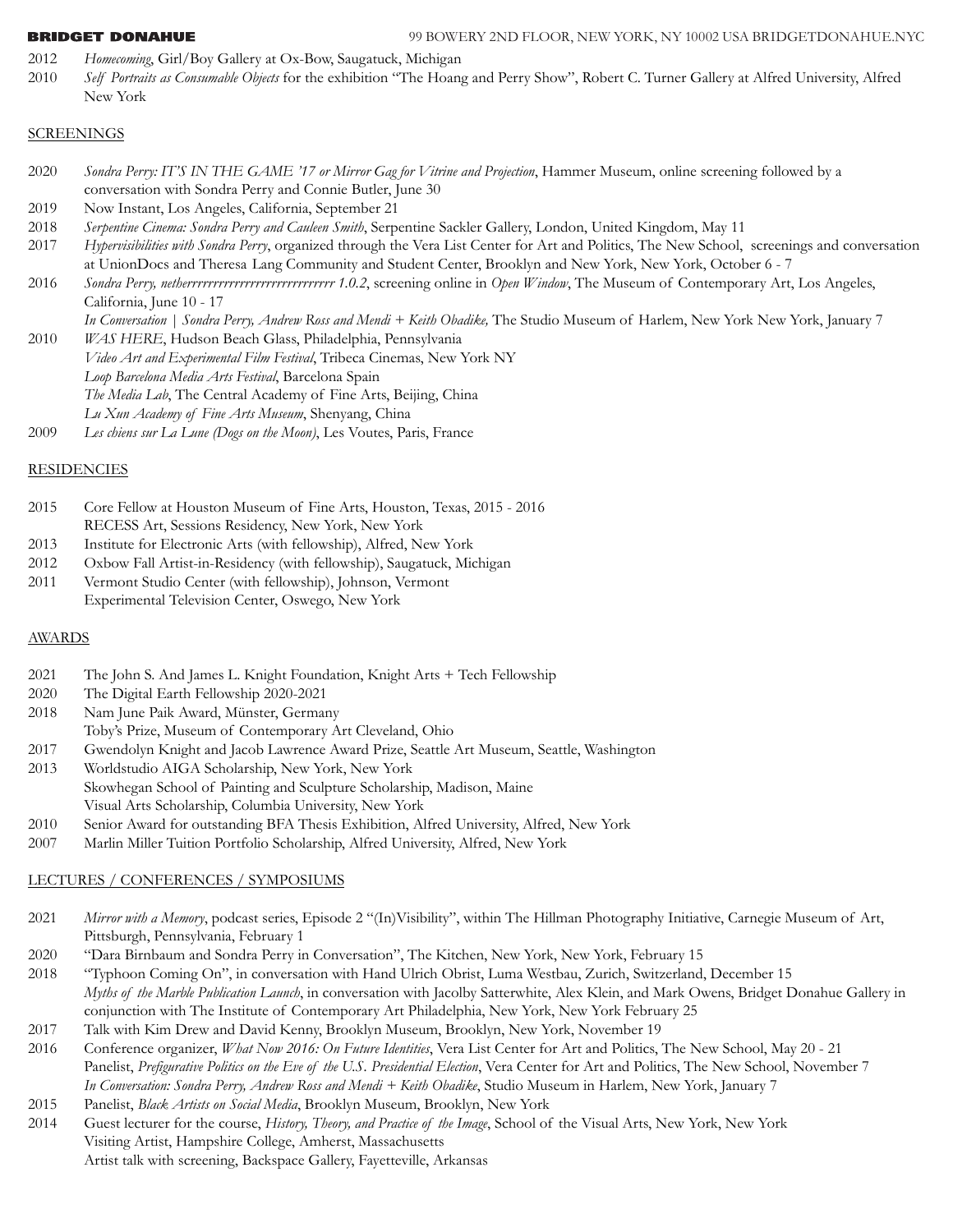2013 Visiting Artist, Benjamin Banneker High School (organized by MoCADA), Brooklyn, New York

# SELECTED PRESS

2021 Ryan Waddoups, "Sondra Perry Illuminates Times Square With Her Own Flesh," *Surface* (February 18), <https://www.surfacemag.com/articles/sondra-perry-times-square-flesh-wall/> Wallace Ludel, "Knight Foundation's \$50,000 fellowship goes to five artists who find 'creative or poetic' ways to work with technology", *The Art Newspaper* (February 17) Suzanna Bowling, "A Wall of Flesh Wall In Times Square," *Times Square Chronicles* (February 4), <https://t2conline.com/a-wall-of-flesh-wall-in-times-square/> 2020 Allison Noelle Connor, "The Glitch Strikes Back: Legacy Russell's Feminist Manifesto", *Contemporary Art Review LA* (Issue 22), 20-25 Claire Selvin, "Martine Syms, Sondra Perry, and More Shortlisted for Rolls-Royce Commission", *ARTNews* (October 21) https://www.artnews.com/art-news/news/rolls-royce-moving-image-dream-commission-shortlist-artists-1234574600/ Sam Byrd, "Get Chopped and Screwed at CAMH's *Slowed and Throwed* Exhibit", *Houston Press* (March 5), <https://www.houstonpress.com/music/things-to-do-enjoy-a-dj-screw-inspired-exhibit-at-contemporary-arts-museum-houston-11446123> "Artwork by AU alumna listed among top 100 of decade", *Wellsville Daily Reporter* (January 12), <https://www.wellsvilledaily.com/news/20200112/artwork-by-au-alumna-listed-among-top-100-of-decade> 2019 Ben Davis, "The 100 Works of Art That Defined the Decade, Ranked: Part 1", *artnet News (*December 27), https://news.artnet.com/opinion/100-works-that-defined-the-decade-part-1-1729962 "Study on open-plan offices inspires art project", *Cambridge Network* (November 22), <https://www.cambridgenetwork.co.uk/news/study-open-plan-offices-inspires-art-project> Abbey Bender, "Twisting the Familiar Into Uncanny Cinematic Forms", *Hyperallergic (*November 14), <https://hyperallergic.com/526986/flaherty-nyc-surface-knowledge/> Christopher Marcisz, "Looking at Sports as Powerful Modes of Expression: Fifteen artists offer a range of ways into 'sports' as a concept", *Hyperallergic (*August 19), <https://hyperallergic.com/512280/ace-art-on-sports-promise-and-selfhood-albany/> Seph Rodney, "Sondra Perry Offer Viewers a Drone Perspective", *Hyperallergic* (July 24), <https://hyperallergic.com/509611/sondra-perry-offers-viewers-a-drone-perspective/> Louise Benson, "Sondra Perry: Resistance and Human Machines", *Elephant Magazine* (July 16), <https://elephant.art/sondra-perry-resistance-and-human-machines/> Jackson Arn, "How Jony Ive Remade Visual Culture in Apple's Image", *Artsy* (July 11), <https://www.artsy.net/article/artsy-editorial-jony-remade-visual-culture-apples-image> Martha Schwendener, "Encountering the 'New Order' at MoMA", *The New York Times* (June 6), https://www.nytimes.com/2019/06/06/arts/design/museum-of-modern-art-technology.html Rebecca Meiser, "MOCA Cleveland Celebrates Its 50th Anniversary", *Cleveland Magazine* (April 25), Megan Driscoll, "Exhibition Review: Megan Driscoll on Sondra Perry", *apricota* Issue 2, (Spring), 95-97 <https://clevelandmagazine.com/entertainment/museums-galleries/articles/moca-cleveland-celebrates-its-50th-anniversary> Franni O'Toole, "New Order at MoMA review: artists chart a world in motion", *The Guardian* (March 21), https://www.theguardian.com/artanddesign/2019/mar/21/new-order-at-moma-review-artists-chart-a-world-in-motion 2018 Daniela Agostinho, "Chroma key dreams: Algorithmic visibility, fleshy images and scenes of recognition", *Philosophy of Photography*, Volume 9 Number 2, 131 - 155 Brian Droitcour, "Breaking away from the white cube", artbasel.com (December 27), <http://www.artnews.com/2018/12/26/year-screens-3d-teddy-bears-absconded-identities-violent-comedy/> Alex A. Jones, "A Wild Ass Beyond: ApocalypseRN", *The Brooklyn Rail* (December 11) Mary Louise Schumacher, "Black Artists and photographers explore 'Family Pictures'", *Milwaukee Journal Sentinel* (September 6), <https://www.jsonline.com/story/entertainment/arts/2018/09/06/black-artists-and-photographers-explore-ideas-family/1158199002/> Juliana Accioly, "Zong massacre digitized", *The Miami Times* (August 8), [http://www.miamitimesonline.com/lifestyles/zong-massacre-digitized/article\\_107d8d04-9b33-11e8-9161-eb20196cbc69.html](http://www.miamitimesonline.com/lifestyles/zong-massacre-digitized/article_107d8d04-9b33-11e8-9161-eb20196cbc69.html) Dorian Batycka, "The Revolution Will Not Be Biennalized", *Hyperallergic* (July 31), <https://hyperallergic.com/451538/10th-berlin-biennale/> Monica Uszerowicz, "Tilling the Scars of Turtle Island and Its History", *Hyperallergic* (May 30), <https://hyperallergic.com/444729/scorched-earth-current-projects-miami/> Natasha Crawford, "Wet and Wavy – Typhoon coming on for a Three-Monitor Workstation", *21st Century Digital Art* (May 30), <http://www.digiart21.org/art/wet-and-wavy-typhoon-coming-on-for-a-three-monitor-workstation> Rianna Jade Parker, "How Sondra Perry Turned Tech Glitches Into Art About a Broken World at the Serpentine", *ArtNet News* (May 18), <https://news.artnet.com/exhibitions/sondra-perry-at-serpentine-1288877> Thomas Dixon, "Review: Sondra Perry's *Typhoon coming on*", *Varsity* (May 10), <https://www.varsity.co.uk/arts/15298> Tamar Clarke-Brown, "Adrift in the chroma key blues: A chat with Sondra Perry on black radicality + things that are yet to happen in Typhoon coming on", *AQNB* (May 1), <https://www.aqnb.com/2018/05/01/adrift-in-the-chroma-key-blues-a-chat-with-sondra-perry->on-black-radicality-things-that-are-yet-tohappen-in-typhoon-coming-on/ Aida Amoaka, "Sondra Perry's First Solo European Show Engulfs Vistors in Turner's 'The Slave Ship'", *Hyperallergic* (April 3),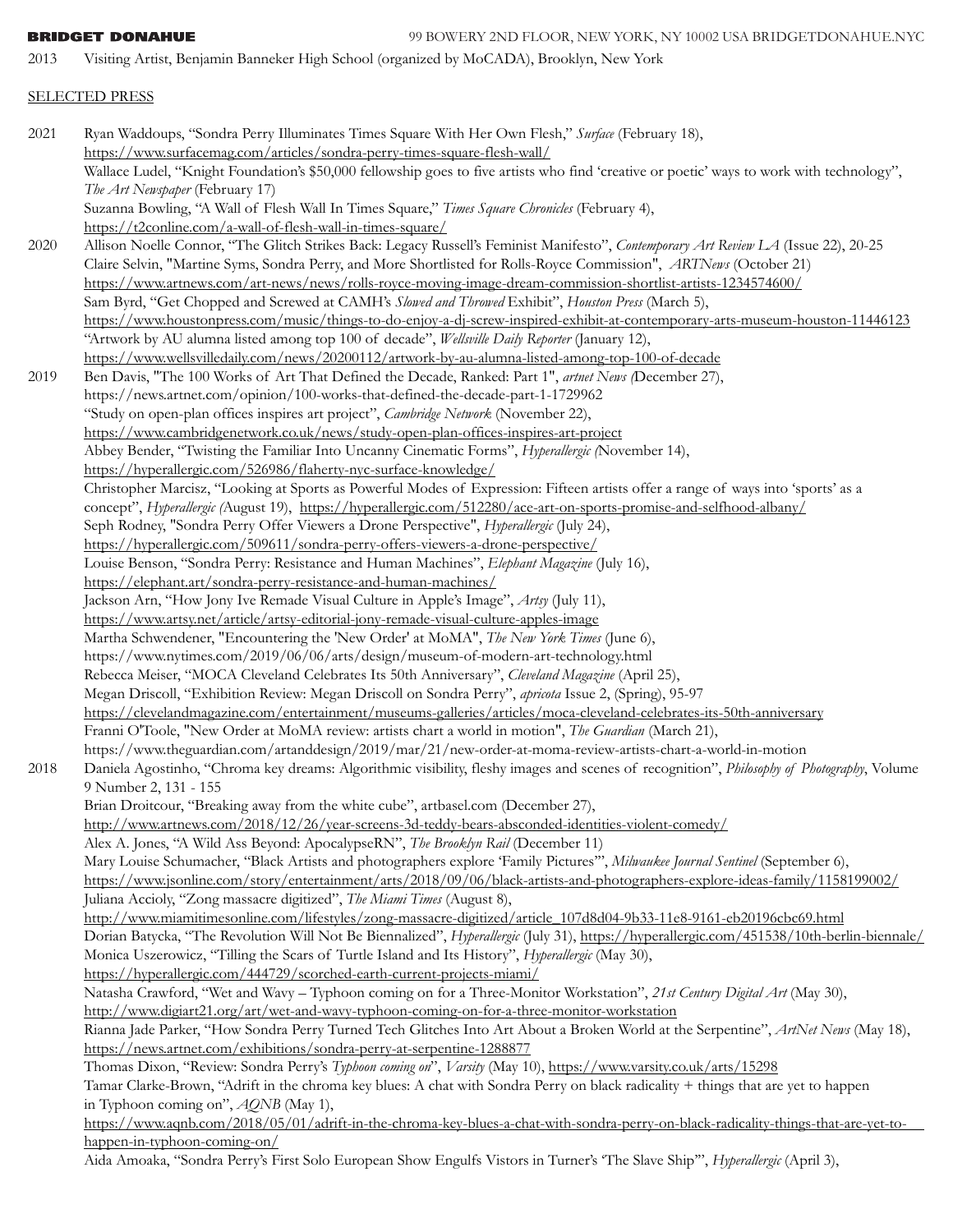<https://hyperallergic.com/435822/sondra-perry-serpetine-gallery/> Rosanna McLaughlin, "Sondra Perry: Typhoon Coming On", *Frieze* (March 20),<https://frieze.com/article/sondra-perry-typhoon-coming> Aamna Mohdin, "An Abstract Artist's New Work Explores the Unsettling Relationship Between Technology and Black Identity", *Quartzy*  (March 16), Laura Snoad, "Artist Sondra Perry uses avatars and animation to challenge representations of blackness", *It's Nice That* (March 12) https://www.itsnicethat.com/articles/artist-sondra-perry-uses-avatars-and-animation-to-challenge-representations-of-blackness-120318 Hettie Judah, "In Sondra Perry's New Show, Digital Tools Make Oppression Visible", *Garage (Vice)* (March 12) [https://quartzy.qz.com/1229889/an-abstract-artists-new-work-explores-the-unsettling-relationship-between-technology-and](https://quartzy.qz.com/1229889/an-abstract-artists-new-work-explores-the-unsettling-relationship-between-technology-and-)black-identity/ https://garage.vice.com/en\_us/article/qvey8p/in-sondra-perrys-new-show-digital-tools-make-oppression-visible Jonathan Jones, "Sondra Perry's Typhoon wrenches my soul but Ian Cheng's AI is merely soulless - review", *The Guardian* (March 7), <https://www.theguardian.com/artanddesign/2018/mar/07/sondra-perry-ian-cheng-review-serpentine-gallery-london-technology> Anna Coatman, "Sondra Perry on blackness, gender and internet culture", *RA Magazine* (March 6), https://www.royalacademy.org.uk/article/magazine-sondra-perry-typhoon-coming-on-serpentine-galleries Laura McLean-Ferris, "Sondra Perry", *Artforum* (March), 229-230 Alex Greenberger, "The Browser: Pivot to Video", *ArtNews* (March 2), <http://www.artnews.com/2018/03/02/browser-pivot-video/> Dawn Chan, "In Her New Show, Artist Sondra Perry Gets in the Game", *The Village Voice* (February 21), <https://www.villagevoice.com/2018/02/21/in-her-new-show-artist-sondra-perry-gets-in-the-game/> Annie Godfrey Larmon, "Looks Just Like You: Sondra Perry @ Bridget Donahue", *Topical Cream* (February 19), <http://topicalcream.info/editorial/looks-just-like-you-sondra-perry-bridget-donahue/> J. Garcia, "New York - Sondra Perry at Bridget Donahue Through February 25th, 2018", *Art Observed* (February 19), <http://artobserved.com/2018/02/new-york-sondra-perry-at-bridget-donahue-through-february-25th-2018/> "Sondra Perry" *The New Yorker* (February 8) Doug Hall, "Boston's Institute of Contemporary Art Opens 'Art in the Age of the Internet, 1989 to Today", *Zeal NYC* (February 8), <https://zealnyc.com/bostons-institute-of-contemporary-art-opens-art-in-the-age-of-the-internet-1989-to-today/> "8 Artists to Watch in February 2018", *Artspace* (February 6), [https://www.artspace.com/magazine/interviews\\_features/artist\\_to\\_watch/8-artists-to-watch-in-february-2018-55238](https://www.artspace.com/magazine/interviews_features/artist_to_watch/8-artists-to-watch-in-february-2018-55238) Natasha Marie Llorens, "Sondra Perry", *Art Agenda* (January 31),<http://www.art-agenda.com/reviews/sondra-perry/> Jillian Billard, "Sondra Perry's IT'S IN THE GAME '17 or Mirror Gag for Vitrine and Projection (2017) at Bridget Donahue Gallery", *Ravelin Magazine* (January 29), <http://ravelinmagazine.com/posts/sondra-perrys-game-17-mirror-gag-vitrine-protection-2017-bridget-donahue-gallery/> Will Heinrich, "What to See in New York Art Galleries This Week: Sondra Perry", *The New York Times* (January 24), <https://www.nytimes.com/2018/01/24/arts/design/what-to-see-in-new-york-art-galleries-this-week.html> 2017 Margo Vansynghel, "Sondra Perry Presents Machines as Bodies at SAM", *CityArts* (December 7), <https://www.cityartsmagazine.com/sondra-perry-presents-machines-bodies-sam/> Soyoung Yoon, "Beware the Light: Figure Versus Ground, White Versus Black (Blue), or: Sondra Perry's Blue Room and Technologies of Race", *Millenium Film Journal*, No. 65, 30-37 "Sondra Perry: Opening Up Through Technology and Media", *Seattle Art Museum Blog* (November 30), http://samblog.seattleartmuseum.org/2017/11/get-to-know-sondra-perry/ Angelo Careri, "Formes", *Interiur* (November 27) Nora N. Khan, "No Safe Mode", cover feature, *Flash Art*, v. 50, no. 316 (September/ October) Stian Gabrielsen, "Realm of the Senses", *Kunstkritikk* (September 20),<http://www.kunstkritikk.com/kritikk/realm-of-the-senses/> Karen Gardiner, "Tensions Over Untapped Oil Run Just Beneath the Surface at a Norwegian Art Festival", *Hyperallergic* (September 29), <https://hyperallergic.com/403045/lofoten-international-art-festival-oil-norway/> Kate Sutton, "Diary: Now I Know How Joan of Arc Felt", *Artforum* (September 11), <https://www.artforum.com/diary/kate-sutton-at-the-lofoten-international-arts-festival-71043> Amah-Rose Abrams, "Five works to see at the Lofoten Islands International Arts Festival", *The Art Newspaper* (September 5), <https://www.theartnewspaper.com/news/five-works-to-see-at-the-lofoten-islands-international-art-festival> Daniel Horn, "Myths of the Marble", *Brand New Life* (April 28),<http://brand-new-life.org/b-n-l/myths-of-the-marble/> Ben Eastham, "Myths of the Marble", *Art Agenda* (March 30), http://www.art-agenda.com/reviews/"myths-of-the-marble"/ Dean Daderko, "Conversations: III Suns: Arthur Jafa and Sondra Perry", *Mousse Magazine*, No. 57 (February/ March)

 Ina Hagen, "Visceral Connections on the Blue Marble", *Kunstkritikk* (February 2), <http://www.kunstkritikk.dk/wp-content/themes/KK/ajax/general/print.php?id=86720&r=0.4481974656227976> 2016 Terence Trouillot, "Sondra Perry's *Resident Evil*", *Bomb* (December 8), <https://bombmagazine.org/articles/sondra-perry-s-em-resident-evil-em/> Jennifer Krasinksi, "Sondra Perry Explores the Intersection of Technology and Black History in America" *The Village Voice* (November 30), <https://www.villagevoice.com/2016/11/30/sondra-perry-explores-the-intersection-of-technology-and-black-history-in-america/> Will Heinrich, "What to See in New York Galleries This Week: Sondra Perry", *The New York Times* (November 24), <https://www.nytimes.com/2016/11/24/arts/design/what-to-see-in-new-york-city-galleries-this-week.html> Margaret Kross, "Critics Pick: Sondra Perry", *Artforum* (March), <https://www.artforum.com/picks/id=64976>